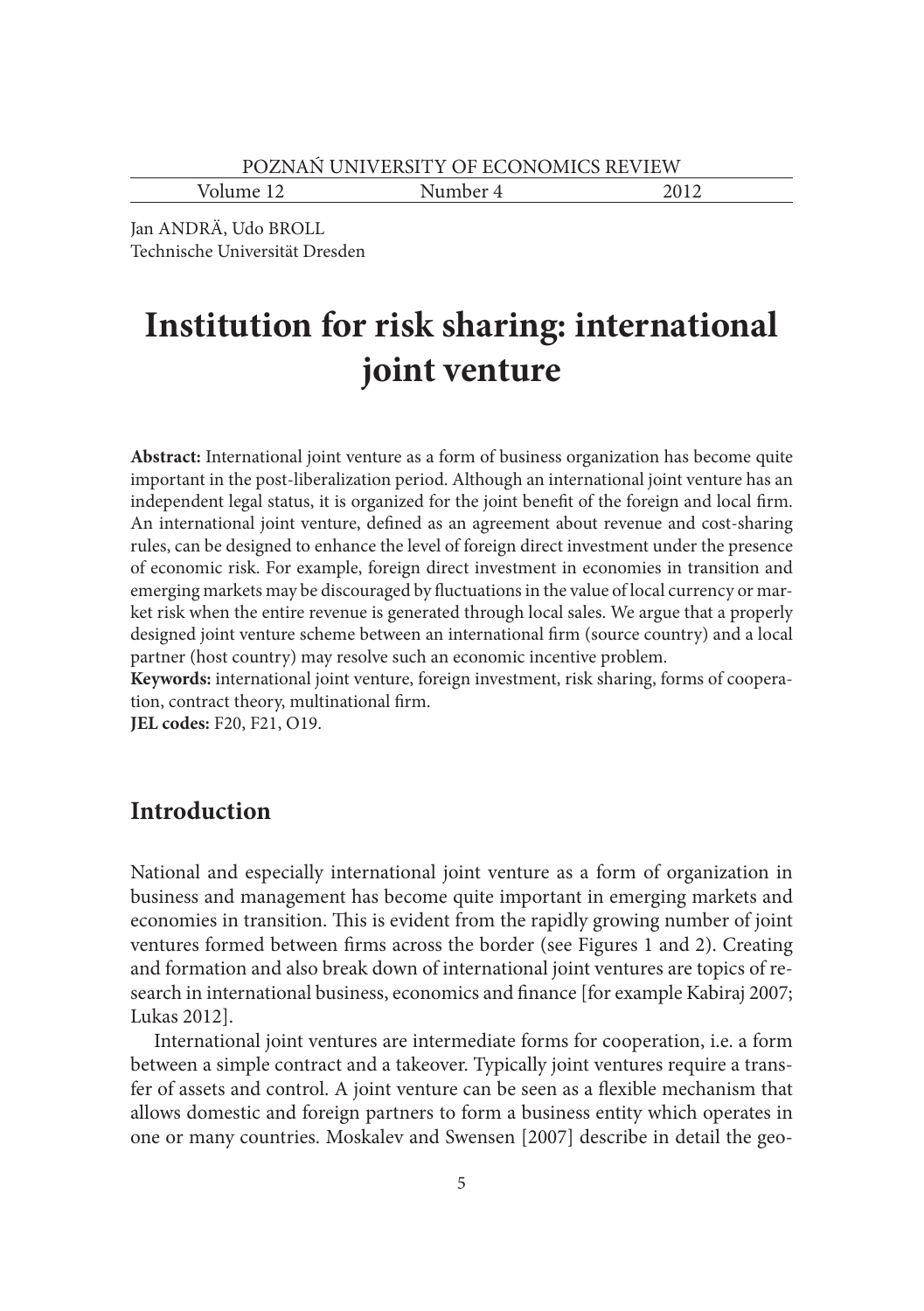graphic distribution of the various types of joint ventures. They found a substantial country clustering of joint ventures.

In recent years increasing use has been made of international joint ventures as an institutional choice of achieving access to foreign markets. In particular international joint ventures are popular institutional forms chosen by countries in transition to market economies in order to attract foreign investment and technology. International joint ventures are formed in different areas for the purpose of technology, market distribution systems, financial resources, cooperative research and risk sharing in many industries, such as natural resources (gas and oil), chemicals, construction, car industry and manufacturing. The two following figures show the number of independent joint ventures for the main countries (Figure 1) and for the main industries (Figure 2).



Figure 1. Number of independent joint ventures firms for different countries from **1990–2000**

Source: [Moskalev & Swensen 2007]

Economic theory of a general equilibrium is one of the most important achievements in the history of economic thinking. However, it appeared that the general equilibrium analysis was not a fully satisfactory theoretical instrument. Strategic interactions between agents, asymmetric information, adverse selection and moral hazard cannot easily be integrated into a general equilibrium analysis. The theory of contracts originates in these failures of a general equilibrium analysis. The theory of contracts covers a lot of topics and many varied situations. It can be applied to forms of international cooperation. Joint ventures are business entities created by partners in order to achieve a mutual task.

Basic theoretical elements of the economic analysis of joint ventures are the transaction cost theory and the theory of property rights. The risk-sharing approach of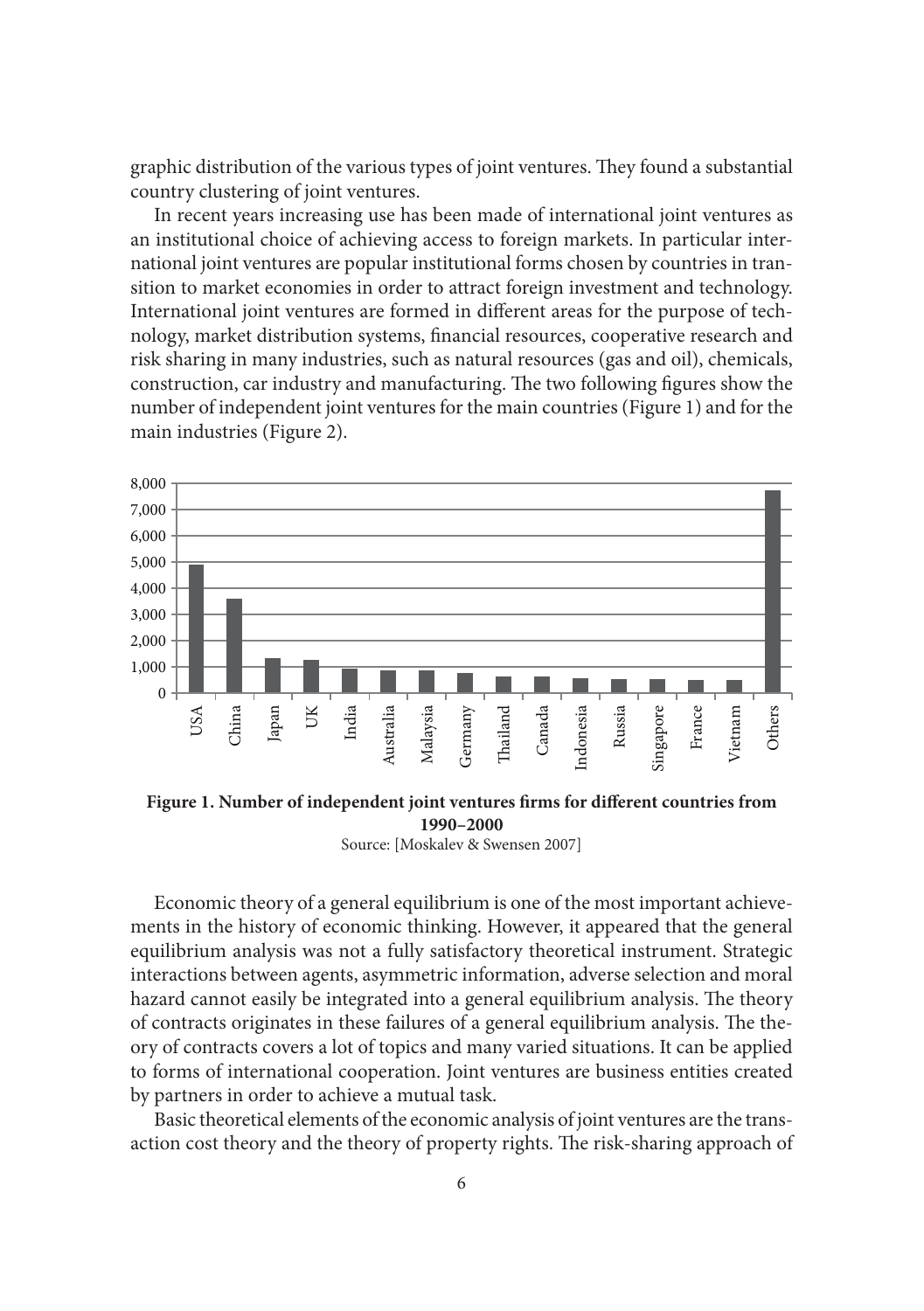

Figure 2. Number of independent joint ventures firms for different industries from **1990–2000**

Source: [Moskalev & Swensen 2007]

international joint ventures was analysed in this context by Marjit [1990], Marjit, Broll & Mallick [1995], [1999], Horstmann & Markusen [1996], Broll, Marjit & Mukherjee [2003] and others. Recently some studies have justified national and international joint ventures as an organisational form to mitigate adverse selection and moral hazard problems which characterize partner-specific investments [e.g. Chowdhury & Chowdhury 2001; Kabiraj, Lee & Marjit 2005; Salanié 2005]. However, none of these studies discusses the role of joint ventures in eliminating the risk associated with world prices or foreign exchange rate fluctuations. Given the fact that a large number of international joint ventures are set up to serve the local market of economies in transition such fluctuations, for example in the spot exchange rates, may be quite important in the decision making process of multinational firms and foreign investors. In our context it means that high exchange rate volatilities will have a profound and adverse impact on the expected utility of foreign firms.

One of the issues that have received considerable attention in international economics is the effect of exchange rate risk on the volume of international trade, international capital flows and foreign direct investments [Broll & Wahl 1998; Wong 2007]. The hedging literature focuses on transactions in competitively traded financial assets to hedge against price and exchange rate fluctuations. The purpose of the present paper is to build up a simple framework to show how international joint ventures can act as a risk sharing arrangement when exchange rates are subject to random movements. Economies in transition often do not have forward markets for currencies, interest rates and commodities, which has been true for Ukraine, for example. This creates problems for risk management of international firms as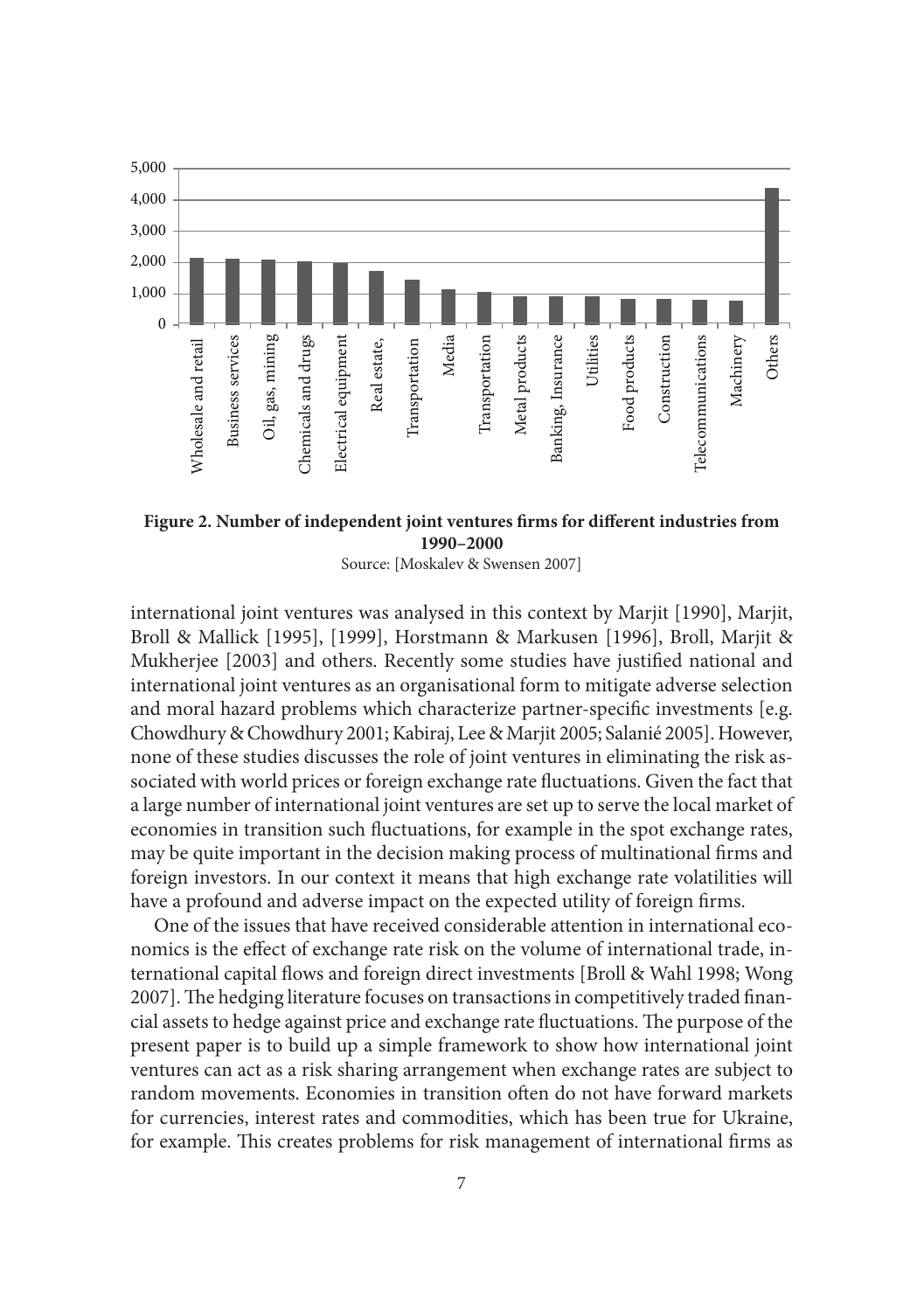well as economies in transition. We show that international joint ventures may be designed to protect partially against revenue risks.

International joint venture can be regarded as a non-market institution for risk sharing. In particular we show that for a risk-averse international firm a joint venture with a local partner (1) would increase the tolerable level of risk, (2) reduce the tolerable level of minimum expected return and (3) improve the level of foreign investment.

A foreign firm decides on whether to undertake a full ownership foreign direct investment, or to form a joint venture with a local partner [see Svejnar & Smith 1984; Darrough & Stoughton 1989; Spencer & Raubitscheck 1996; Zhao 1997]. We ask the following question: Is it possible to develop an investment sharing scheme under which the multinational firm will invest more than in the case of missing risk sharing markets? It can be shown that a risk sharing equilibrium can be constructed which is fully incentive-compatible for the multinational firm and the host country firm.

Consider a situation where an international firm (from a source country) can invest *I* initially and earn a discounted cross return *R* in terms of the country's currency. The socially desired outcome is that a project should be realized if and only if  $R > I$ , where revenues and investment costs are measured in the host country's currency. If the future spot exchange rate  $e_1$  between the host and the source country's currency is uncertain, net profit of the international firm in the source country's currency is risky:  $y = Re_1 - Ie_0$ , where  $e_1$  is the uncertain spot exchange rate for  $t = 1$  and  $e_0 = 1$  is the given exchange rate at time  $t = 0$ . The spot exchange rate is defined in the source country's currency per unit of the host country's currency. Hence,  $e_1 > 1$  (<1) will denote an appreciation (depreciation).

The international firm is risk averse and maximizes the expected utility of its own currency profit. When there is no risk sharing market offered by financial markets, and the firm has mean-variance preferences then the firm's expected utility with a constant degree of absolute risk aversion  $\alpha/2 > 0$  is given by:

$$
E(y) - \frac{a}{2} \text{var}(y)
$$

with the uncertain income  $y$  as defined above.

## **1. With joint venture foreign investment is more likely**

In this section we show that with a joint venture arrangement foreign investment is more likely. We start with the benchmark, i.e., no joint venture.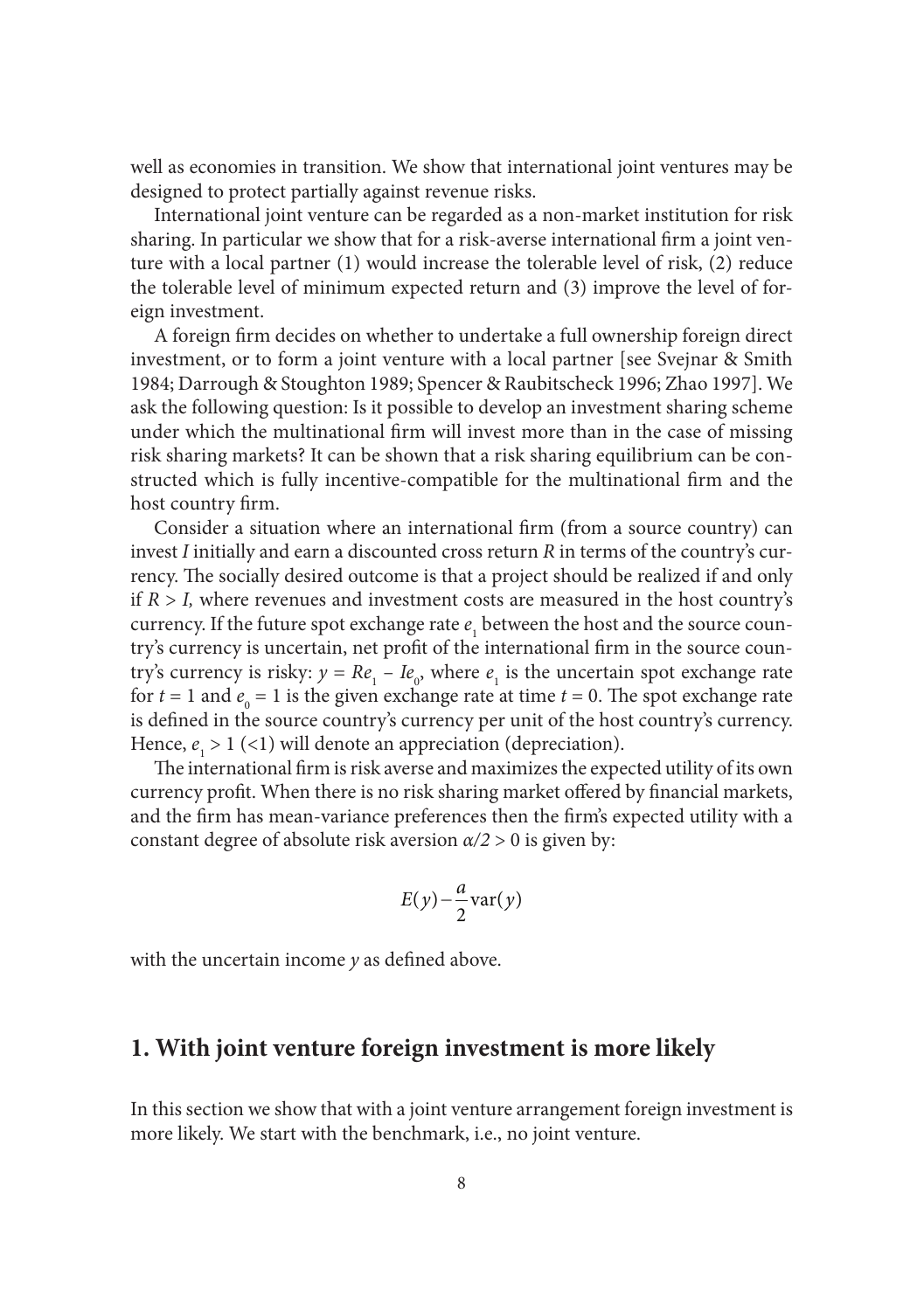#### *No joint venture* (benchmark case)

For a given variance of the exchange rate one can define a critical level of the expected exchange rate  $E(e_1) = \mu_1^c$  which takes all expected utility of the foreign investor away (i.e. the expected break-even exchange rate has to satisfy  $\mu_1 \ge \mu_1^c$ ):

$$
R\mu_1^c - I - \frac{a}{2}R^2 \text{ var}(e_1) = 0.
$$

Therefore, we can write

$$
\mu_1^c = \frac{I}{R} + \frac{a}{2} \text{var}(e_1) R.
$$

Hence for any expected exchange rate lower than the critical level  $\mu_1^c$  foreign investment will not take place. We assume that  $\mu_1 < \mu_1^c$ , i.e., foreign investment is not optimal.

#### *Joint venture*

We introduce a joint venture in the following way. For any given expected exchange rate and exchange rate risk the foreign firm offers a sharing rule  $\theta$  to a local firm where  $0 < \theta < 1$  is the share of gross profits and the share of investment of the foreign firm. The question is whether such a sharing rule exists, such that the system generates greater economic benefits than the benchmark case. With an international joint venture the income function of the international firm is given by  $y = \theta Re_1 - \theta I$ . The participation constraint for the local firm  $(1 - \theta)(R - I) > 0$  must be fulfilled. It is expected that  $R \mu_1 > I$  i.e., without risk aversion foreign direct investment is possible. If the exchange rate is expected to depreciate,  $\mu_1 > 1$ , hence  $R \mu_1 > I$  and  $R > I$ . Therefore the expected utility of the international firm is

$$
\theta R\mu_1 - \theta I - \frac{a}{2}\theta^2 R^2 \text{ var}(e_1).
$$

Now we can show the role of a joint venture with a local firm. For a given exchange rate risk var $(e_1)$  by a joint venture the critical expected exchange rate is lower then  $\mu_{1}^{c}$ , which implies that foreign investment may be promoted by sharing revenue and cost with a local firm.

With such a sharing arrangement we obtain the critical expected exchange rate

$$
\mu_1^{IV} = \frac{I}{R} + \frac{a}{2} \theta R \text{ var } (e_1) < \mu_1^c \text{ as } \theta \in (0, 1). \tag{1}
$$

Consider exchange rate expectations of the firm:  $\mu_1^V < \mu_1 < \mu_1^c$ . Therefore, for such expectations  $\mu_1 \in (\mu_1^c, \mu_1^{IV})$  foreign investment is feasible through a joint ven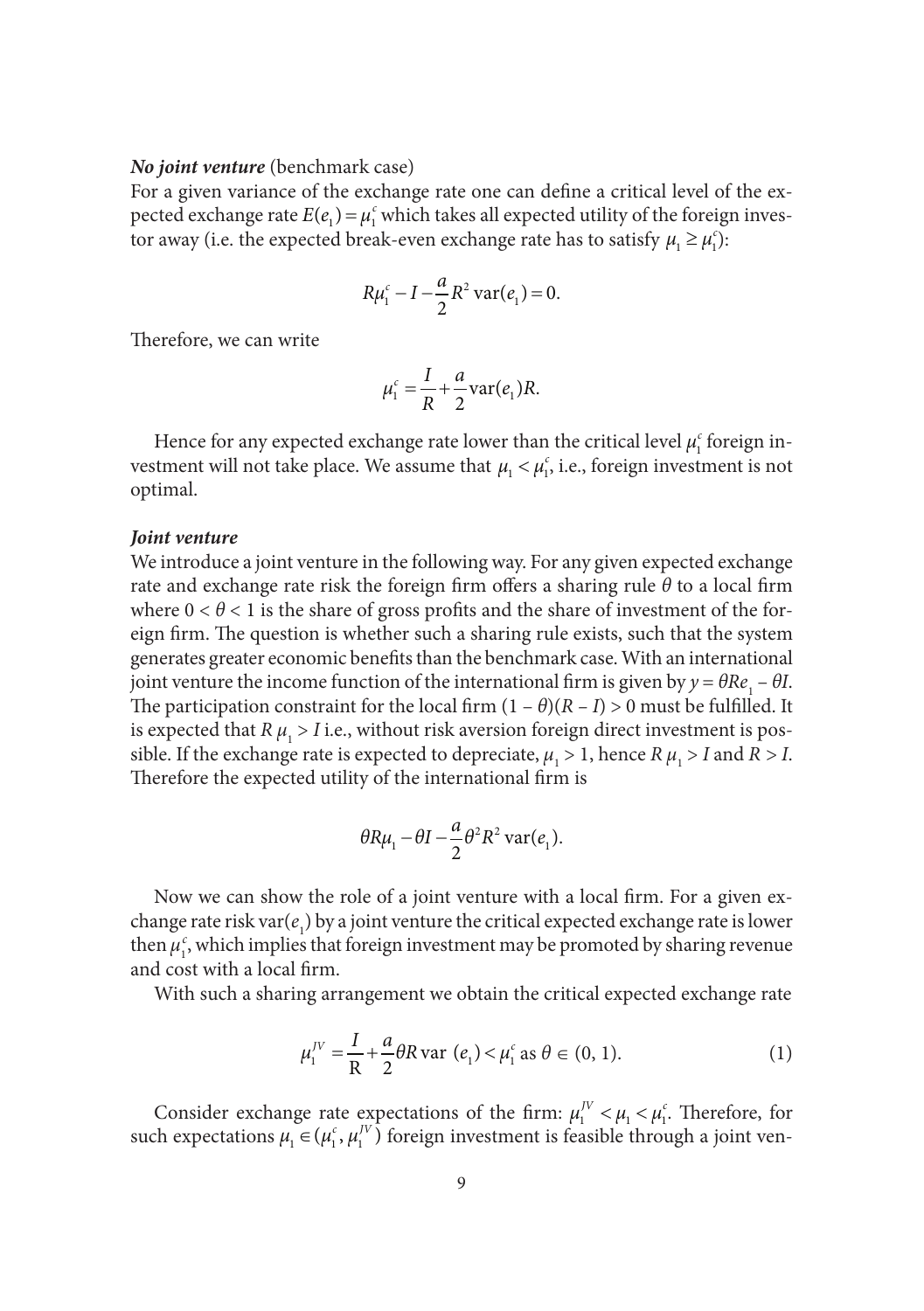ture scheme. A lower expected return is acceptable due to risk reduction by cost and revenue sharing.

## **2. With joint venture higher risk is acceptable**

For a given expected spot exchange rate  $\mu$ <sub>1</sub> we can show that a joint venture may increase that tolerable level of exchange rate risk of a foreign investment. This can be shown as follows.

#### *No joint venture* (benchmark case)

With no sharing arrangement the expected utility of the international firm is zero if the risk is equal to  $\text{var}(e_1)^c$ . We obtain

$$
R\mu_1 - I - \frac{a}{2}R^2 \text{var } (e_1)^c = 0. \tag{2}
$$

Or we can write

$$
var(e_1)^c = (R\mu_1 - I) / \frac{\alpha}{2} R^2.
$$
 (3)

For all  $var(e_1)$  >  $var(e_1)^c$  no foreign investment will take place.

#### *Joint venture*

By an international joint venture with a local firm, under the participation constraint  $(1 - \theta)(R - I) > 0$  which is feasible as  $R > I$ , we obtain a critical risk level:

$$
var(e_1)^{JV} = (R\mu_1 - I) / \frac{\alpha}{2} \theta R^2
$$
 (4)

which implies  $var(e)^{IV}$  >  $var(e)^{c}$ . A higher foreign exchange rate risk is acceptable for the international firm with a joint venture. For a given expected exchange rate a joint venture implements foreign investment if the exchange rate risk is between:  $var(e)^{IV}$  >  $var(e)$  >  $var(e)^{c}$ . Without a risk sharing arrangement foreign investment will not be forthcoming.

Suppose that the international firm expects the exchange rate to appreciate. In that case  $R \mu_1 > 1$  does not necessarily imply that  $R > I$ . Hence, a joint venture may not be possible and there is no need for an international joint venture. But there may be cases where  $R > I$ , and is not too large. The international firm goes into a joint venture with a firm in the host country simply to reduce exchange rate risk.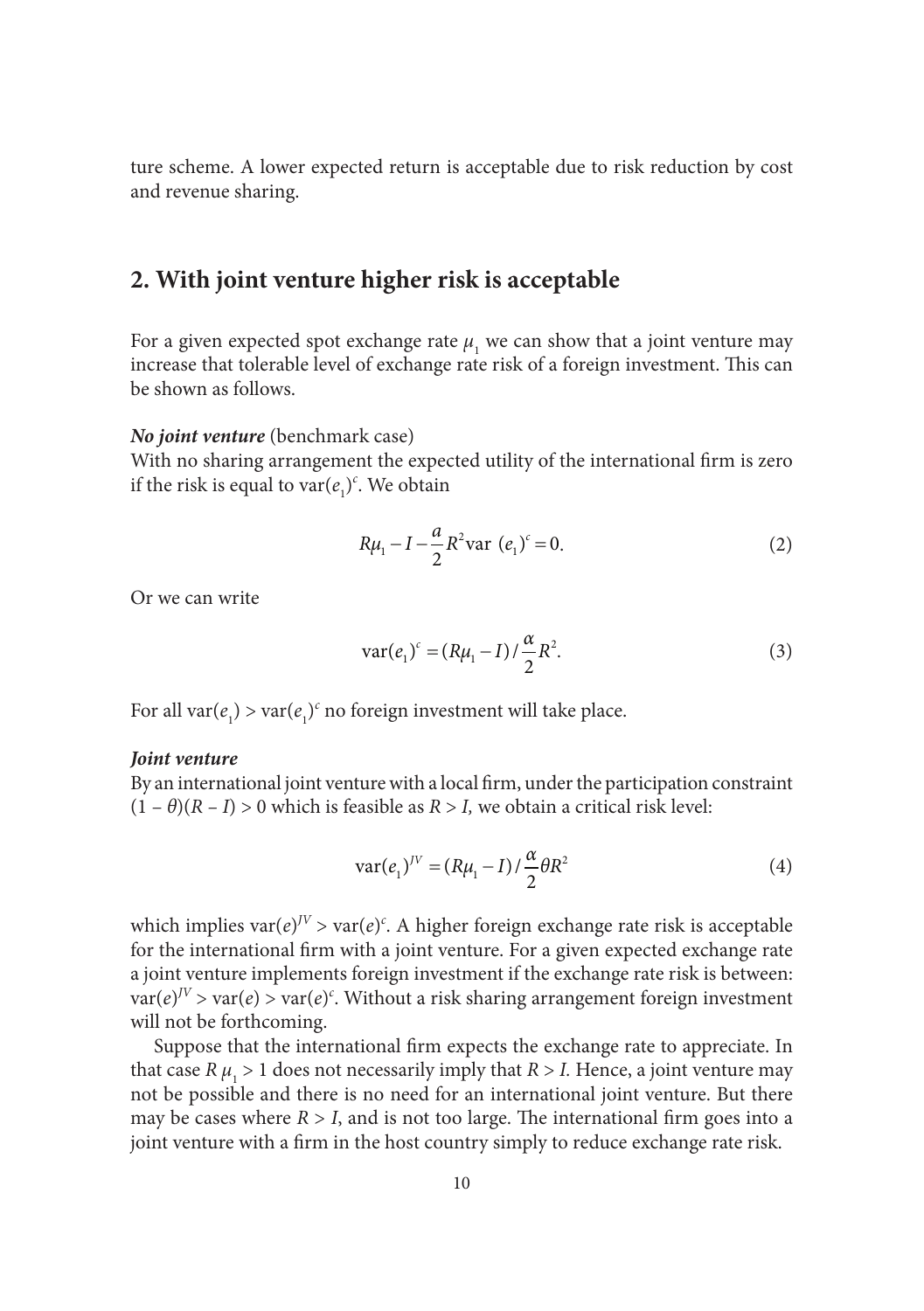## **3. Higher foreign investment with joint venture**

For a given exchange rate expectation and exchange rate risk represented by  $\mu_1$  and  $var(e)$ , respectively, we can show that foreign investment may be increased by a joint venture. In the following we assume that the revenue function  $R(I)$  is a strictly concave function of  $I : R'(I) > 0$  and  $R''(I) < 0$ . We start with our benchmark case of no joint venture.

#### *No joint venture*

With endogenous foreign investment *I* the expected utility is given by:

$$
\max R(I)\mu_1 - I - \frac{a}{2}R(I)^2 \operatorname{var}(e_1). \tag{5}
$$

The first-order condition for optimal foreign investment level is,

$$
R'(I^*)\left[\mu_1 - aR(I^*)\text{var}(e_1)\right] = 1,\tag{6}
$$

with the second-order condition

$$
R''(I^*)\Big[\mu_1 - aR(I^*)\text{var}(e_1)\Big] - aR'(I^*)^2\text{var}(e_1) < 0,\tag{7}
$$

by the concavity of the revenue function. For a meaningful level of investment  $\mu_1 > aR(I)^2 \text{var}(e_1)$  at the optimum. If  $\mu_1$  is quite large foreign investment would be possible and there is no need for a joint venture. But there may be cases where *R* > *I*  and  $\mu_{1}$  is not too large and the foreign firm goes into a joint venture simply to reduce risk exposure.

#### *Joint venture*

With a joint venture and endogenous foreign investment level *I* the international firm maximizes the expected utility

$$
\max \theta R(I)\mu_1 - \theta I - \frac{a}{2}\theta^2 (R(I))^2 \operatorname{var}(e_1),\tag{8}
$$

subject to the participation constraint for the local firm:  $(1 - \theta)(R - I) > 0$ . The firstorder condition for optimum foreign investment level,  $I^0$ , implies the expected marginal benefit equal to marginal cost:

$$
R'(I^0)\left[\mu_1 - aR(I^0)\text{var}(e_1)\theta\right] = 1.
$$
\n(9)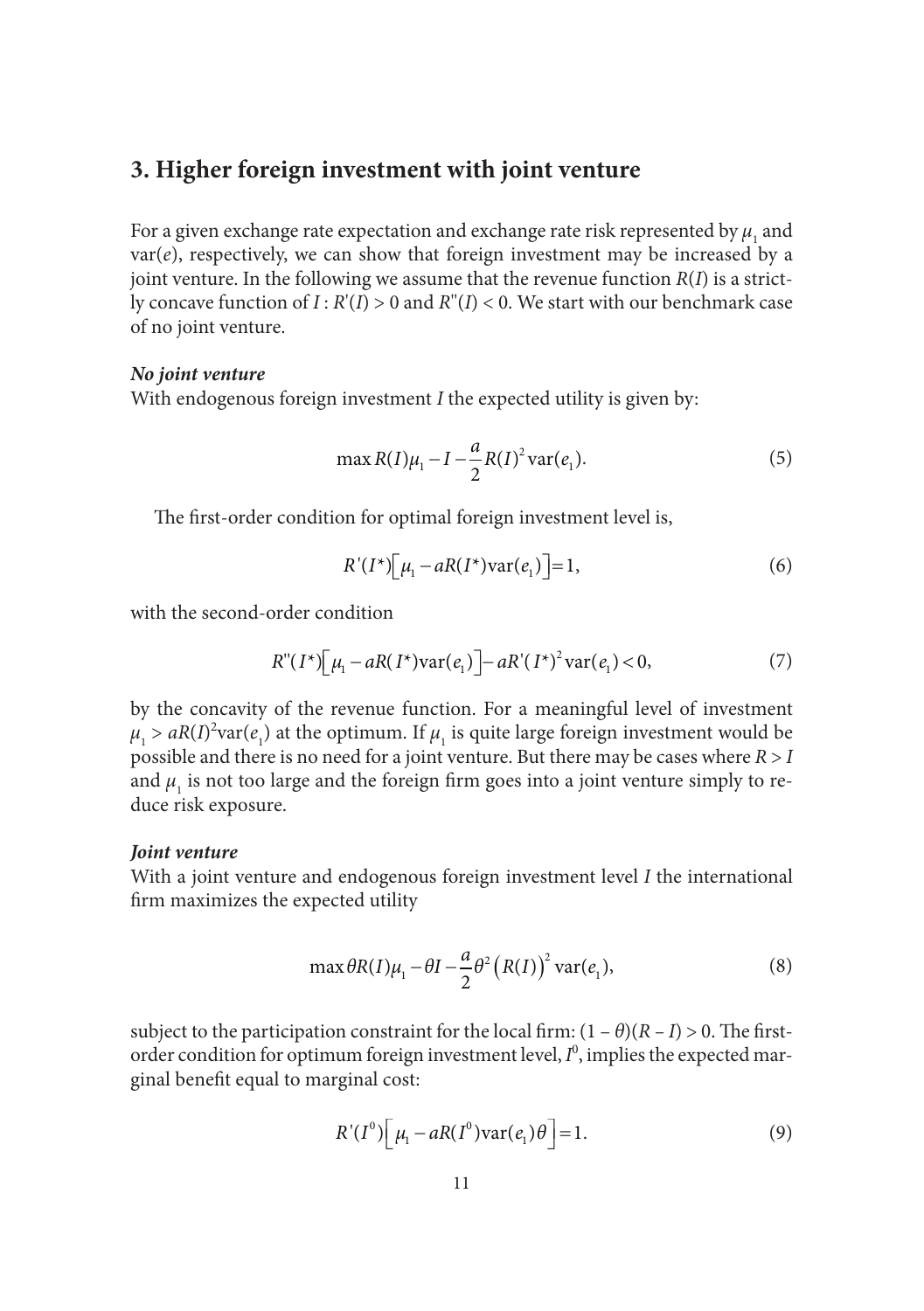For a given  $\mu_1$  and  $\text{var}(e_1)$  it can be proved that  $I^0 > I^*$ . We obtain

$$
\frac{dI}{d\theta} = \frac{R'(I^0)aR(I^0)\text{var}(e_1)}{\Delta} < 0.
$$
\n(10)

With the second-order condition  $\Delta < 0$ . For given expectations and risk, foreign investment will increase if the share  $\theta$  is reduced. Hence,  $I^0(\theta < 1) > I^*(\theta = 1)$ . This result is due to the fact that the marginal benefit from investment increases as share  $\theta$  is reduced. At  $I = I^*$ , if we choose a cost and revenue share  $0 < \theta < 1$ , and  $I^*$ would increase up to  $I^0$ .

**Proposition.** In the case of a multinational firm facing project- or country-specific *risk, there exists an international public-private joint venture that dominates a full ownership foreign direct investment.*

## **Conclusions**

In this paper we have explored some of the implications of exchange rate risk for foreign investment of an international firm. In particular, we have analysed the impact of exchange rate volatility on the optimal international investment policy of this firm and have found some indication that a joint venture with a local partner might act as a means of risk sharing. This result may design a strategy for attracting international firms to economies in transition and emerging markets.

### *References*

- Broll, U., Marjit, S., Mukherjee, A., 2003, *Foreign Direct Investment, Credible Policy: the Role of Risk Sharing*, International Trade Journal, no. 12, pp. 165–176.
- Broll, U., Wahl, J.E., 1998, *Missing Risk Sharing Markets and the Benefits of Cross-hedging in Developing Countries*, Journal of Development Economics, no. 55, pp. 43–56.
- Chowdhury, I.R., Chowdhury, P.R., 2001, *A Th eory of Joint Venture Life-cycles*, International Journal of Industrial Organization, no. 19, pp. 319–343.
- Darrough, M.N., Stoughton, N.M., 1989, *A Bargaining Approach to Profit Sharing in Joint Ventures*, Journal of Business, no. 62, pp. 237–272.
- Horstmann, I.J., Markusen, J.R., 1996, *Exploring New Markets: Direct Investment, Contractual Relations and the Multinational Enterprise*, International Economic Review, no. 37, pp. 1–19.
- Kabiraj, T., 2007, *On the Incentives for Cooperative Research*, Research in Economics, no. 61, pp. 17–23.